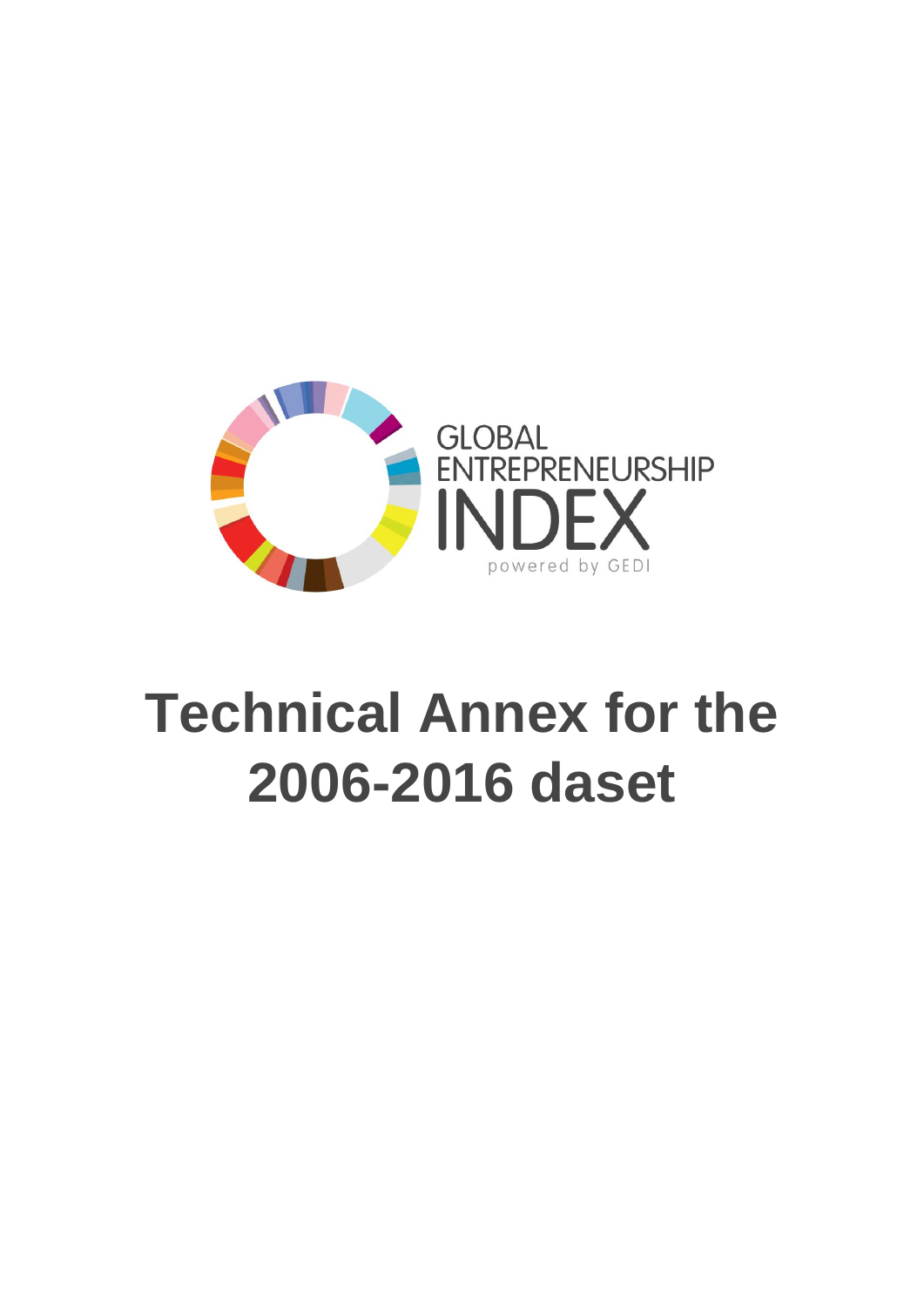## **The Calculation of the GEI Scores 2006-2016**

The GEI scores for all countries are calculated according to the following nine points. Note that we calculate the GEI scores for all 102 countries in the 2006-2016 time period, which results in 619 observations.

- 1. *The selection of indicators:* We start with indicators that come directly from the original sources for each country involved in the analysis. The variables can be at the individual level (personal or business) and come from the Global Entrepreneurship Monitor (GEM) Adult Population Survey, or at the institutional/environmental level and come from various other sources. Altogether we use 16 individual and 20 institutional indicators, some of which are themselves complex. Individual data are calculated from 2006 to 2016, using the two-year moving average principle. Where the proper data are lacking, single-year value is applied. For the institutional variables we applied single-year data. This resulted in 619total observations for 102 countries.
- 2. **The calculation of variables**: Most cases the indicators are also used as variables. However, two cases in the individual variables and eight cases in the institutional variables contain two or three indicators. The calculation of these variables is the following:

|         | Carrier Status <sub>i,l</sub> = Carrier <sub>i,l</sub> * Status <sub>i,l</sub>                                      | (1a) |
|---------|---------------------------------------------------------------------------------------------------------------------|------|
|         | for all $l = 1$ , 2 the number individual indicators<br>$i=1k$ , the number of countries                            |      |
|         | <i>Informal Investment Mean</i> <sub>i,l</sub> = Business Angel <sub>i,l</sub> * Informal Investment <sub>i,l</sub> | (1b) |
| for all | $l = 1$ , 2 the number individual indicators<br>$i=1k$ , the number of countries                                    |      |
|         | Freedom and Property <sub>i,l</sub> = Economic Freedom <sub>i,l</sub> * Property Rights <sub>i,l</sub>              | (1c) |
| for all | $l = 1$ , 2 the number individual indicators<br>$i=1k$ , the number of countries                                    |      |
|         | Education <sub>i,l</sub> = Tertiary Education <sub>i,l</sub> * Quality of Education <sub>i,l</sub>                  | (1d) |
| for all | $l = 1$ , 2 the number individual indicators<br>$i=1k$ , the number of countries                                    |      |
|         | Connectivity <sub>i.l</sub> = Urbanization <sub>i.l</sub> * Infrastructure <sub>i.l</sub>                           | (1e) |
| for all | $l = 1$ , 2 the number individual indicators<br>$i=1k$ , the number of countries                                    |      |
|         | $Taxgover n_{i,l} = Taxation_{i,l} * Good Gover nance_{i,l}$                                                        | (1f) |
| for all | $l = 1$ , 2 the number individual indicators<br>$i=1k$ , the number of countries                                    |      |
|         | Labor Marekt <sub>i.l</sub> = Labor Freedom <sub>i.l</sub> * Staff Training <sub>i.l</sub>                          | (1g) |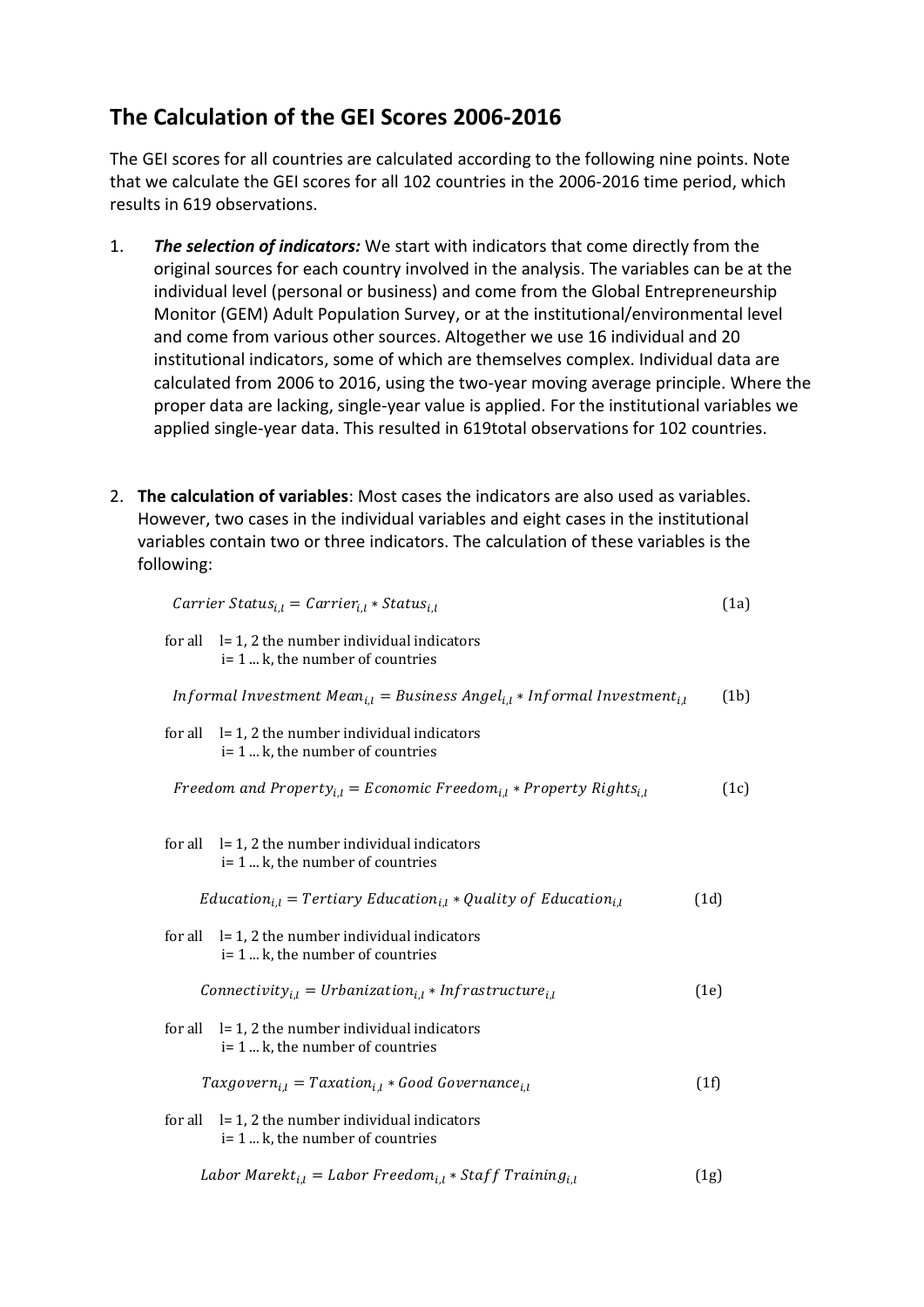|                                                                                                             | for all $\left  \right  = 1$ , 2 the number individual indicators<br>$i=1k$ , the number of countries                             |      |
|-------------------------------------------------------------------------------------------------------------|-----------------------------------------------------------------------------------------------------------------------------------|------|
|                                                                                                             | $Compregulation_{i,l} = Regulation_{i,l} * Market Dominance_{i,l}$                                                                | (1h) |
|                                                                                                             | for all $\left  \right  = 1$ , 2 the number individual indicators<br>$i=1k$ , the number of countries                             |      |
|                                                                                                             | Science <sub>i,1</sub> = Gerd <sub>i,1</sub> * Scientific Institutions <sub>i,1</sub> * Availability of Scientists <sub>i,1</sub> | (1i) |
|                                                                                                             | for all $= 1, 2, 3$ the number individual indicators<br>$i=1k$ , the number of countries                                          |      |
| Finance and Strategy <sub>i1</sub> = Venture Capital <sub>i1</sub> * Busienss Strategy <sub>i1</sub><br>(1) |                                                                                                                                   |      |
|                                                                                                             | for all $l = 1$ , 2 the number individual indicators                                                                              |      |

- i= 1 ... k, the number of countries
- 3. *The construction of the pillars:* We calculate all pillars from the variables using the interaction variable method; that is, by multiplying the individual variable with the proper institutional variable. The notion behind this technique goes back to Baumol's (1996) idea that the value of entrepreneurship depends on both the individual effort and the institutional context. This multiplication result for all the 674 observations is.

$$
z_{i,j} = IND_{i,j} * INS_{i,j}
$$
 (2)

for all  $j = 1 ... k$ , the number of individual and institutional variables  $\mathit{IND}_{i,j}$  is the original score value for country i and individual variable j  $INS_{i,j}$  is the original score value for country i and institutional variable j  $z_{i,j}$  is the original pillar value for country i and pillar j

4. *Normalization:* pillar values were first normalized to a range from 0 to 1, using the distance method, as shown in equation 2:

$$
x_{i,j} = \frac{z_{i,j}}{\max z_{i,j}}\tag{3}
$$

for all  $j = 1...k$ , the number of pillars where  $x_{i,j}$  is the normalized score value for country i and pillar j  $z_{i,j}$  is the original pillar value for country i and pillar j  $max\ z_{i,j}$  is the maximum value for pillar j

This normalization technique compares a given country's performance to the best performing country. Hence, it provides a proper benchmark for evaluating the performance of a particular country in a certain pillar according to the best available practice. The disadvantage of the "min-max" methodology is that it assigns value one to the best country and zero to the worst one, which could exaggerate small differences. Another popular normalization method, the "z" score approach, guarantees normal distribution but results in a variable range of scores. Since we require that country scores be strictly in the [0,1] range, we cannot use this approach.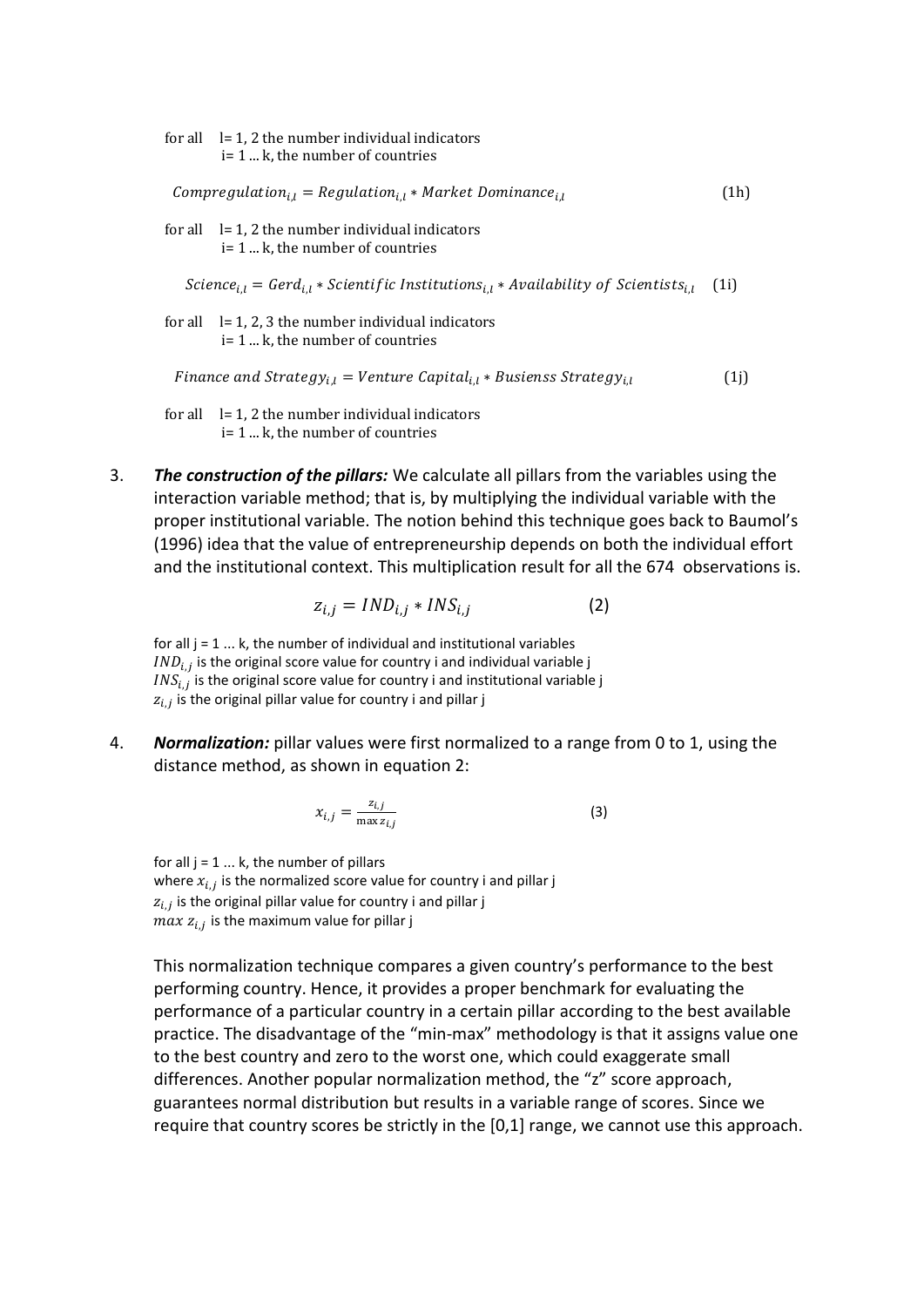- 5. *Capping:* All index-building is based on a benchmarking principle. We selected the 95th percentile score adjustment, meaning that any observed values higher than the 95<sup>th</sup> percentile are lowered to the 95<sup>th</sup> percentile. For the 102 countries, we used the benchmark values from the full dataset, which contains all the countries and all the years, which results in 619 observations during the 2006-2016 time period. This capping method has two advantages. First, it makes it possible to get rid of the outliers. Second, it provides a reasonable and reachable benchmark for the other countries. Without capping the best country benchmark value, a certain pillar could be extremely high, which would result in unreasonably lower normalized scores for the other countries.
- 6. *Average pillar adjustment:* The different averages of the normalized values of the indicators imply that reaching the same indicator values requires a different effort and resources. Since we want to apply GEI for public policy purposes, the additional resources to achieve the same marginal improvement of the pillar values should be the same for all pillars. However, the marginal effects could differ, depending on the level of the pillar values. Country variations in the marginal effects are also possible. Calculating all the marginal effects for all the countries would be a cumbersome task, so we suggest a simpler solution: to equalize the marginal effects of the components only on the average pillar values of all countries. This technique reduces but does not eliminate the distortion in calculating the marginal effects. Equation 3 shows the calculation of the average value of pillar *j* :

$$
\overline{x}_{j} = \frac{\sum_{i=1}^{n} x_{i,j}}{n} \text{ for all } j \tag{4}
$$

We want to transform the  $x_{i,j}$  values such that the potential values to be in the [0,1] range.

$$
y_{i,j} = x_{i,j}^k \tag{5}
$$

where  ${\rm k}$  is the "strength of adjustment", the  ${\rm k}$ -th moment of  $x_j$  is exactly the needed average,  $\bar y_j$ 

We have to find the root of the following equation for k:

$$
\sum_{i=1}^{n} x_{i,j}^{k} - n\overline{y}_{j} = 0 \tag{6}
$$

It is easy to see based on previous conditions and derivatives that the function is decreasing and convex which means it can be quickly solved using the well-known Newton-Raphson method with an initial guess of 0. After obtaining k, the computations are straightforward. Note that if

$$
\bar{x}_j < \bar{y}_j \quad k < 1
$$
\n
$$
\bar{x}_j = \bar{y}_j \quad k = 1
$$
\n
$$
\bar{x}_j > \bar{y}_j \quad k > 1
$$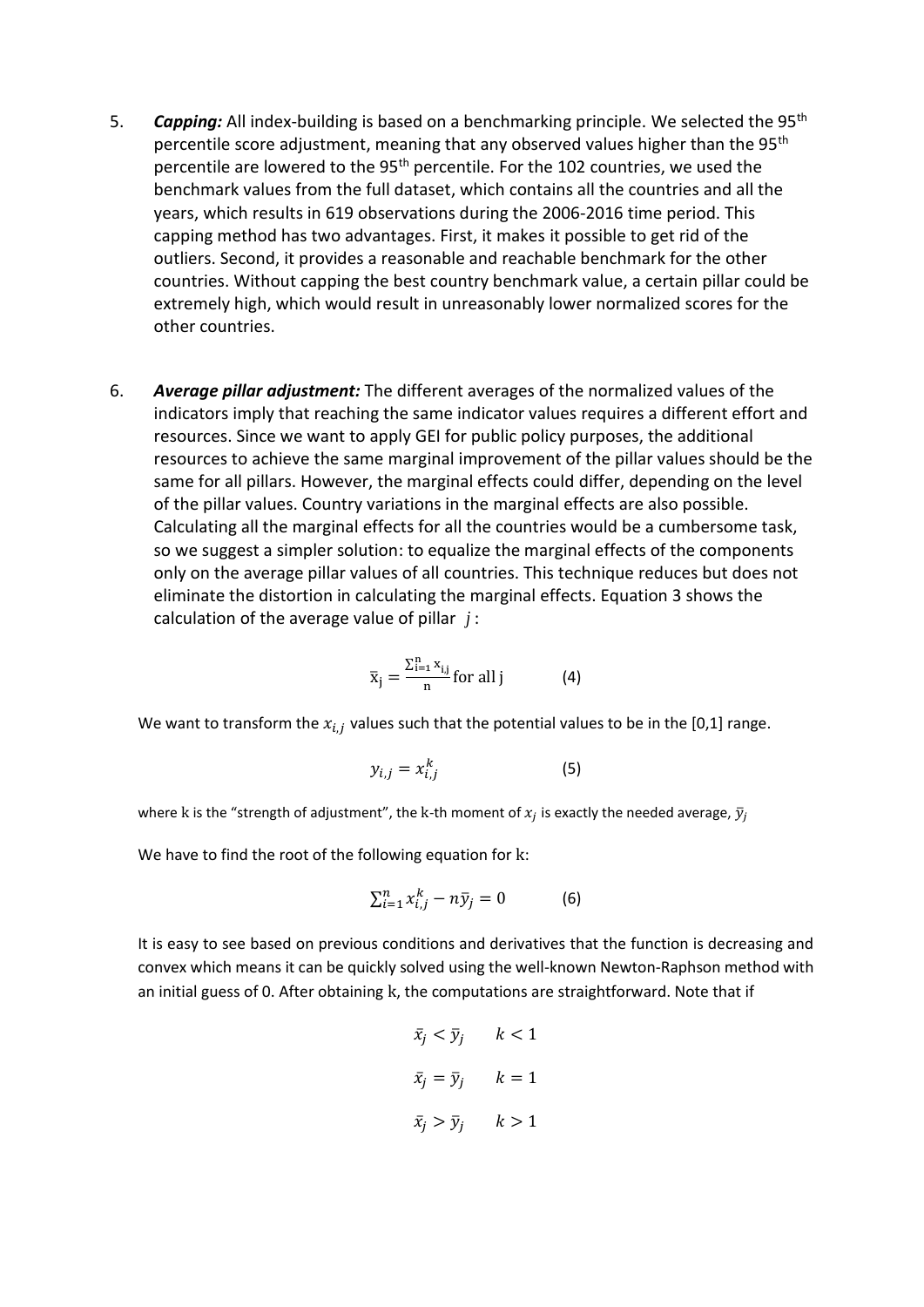that is k be thought of as the strength (and direction) of adjustment.

The average marginal rate of compensation (AMRC) for any two average pillars *i* and *j* is the same:

$$
AMRC_{i,j} = \frac{d\bar{y}_i}{d\bar{y}_j} \tag{7}
$$

The adjusted pillar values are calculated for the entire 2006-2016 time period, including all 619 observations. Table 2 shows the average pillar values before and after the equalization procedure:

| <b>Pillar Name</b>            | <b>Average Pillar Values before</b><br>Equalization | Average Pillar Values after<br>Equalization |  |
|-------------------------------|-----------------------------------------------------|---------------------------------------------|--|
| <b>Opportunity Perception</b> | 0,40                                                | 0,47                                        |  |
| <b>Startup Skills</b>         | 0,49                                                | 0,47                                        |  |
| Risk Acceptance               | 0,62                                                | 0,47                                        |  |
| Networking                    | 0,52                                                | 0,47                                        |  |
| <b>Cultural Support</b>       | 0,60                                                | 0,47                                        |  |
| <b>Opportunity Startup</b>    | 0,49                                                | 0,47                                        |  |
| <b>Technology Absorption</b>  | 0,41                                                | 0,47                                        |  |
| Human Capital                 | 0,40                                                | 0,47                                        |  |
| Competition                   | 0,52<br>0,47                                        |                                             |  |
| <b>Product Innovation</b>     | 0,59<br>0,47                                        |                                             |  |
| Process Innovation            | 0,33                                                | 0,47                                        |  |
| High Growth                   | 0,40                                                | 0,47                                        |  |
| Internationalization          | 0,49                                                | 0,47                                        |  |
| <b>Risk Capital</b>           | 0,29                                                | 0,47                                        |  |
| Average                       | 0,47                                                | 0,47                                        |  |

*Source:* Author calculations

7. *Penalizing:* After these transformations, the penalty for bottleneck methodology was used to create pillar-adjusted PFB values. A bottleneck is defined as the worst performing link or a binding constraint in a particular country's system of entrepreneurship. Here, bottleneck means a shortage or the lowest level of a particular pillar, relative to other pillars. This notion of a bottleneck is important for policy purposes. Our model suggests that pillars interact; if they are out of balance, entrepreneurship is inhibited. The pillar values should be adjusted in a way that takes into account this notion of balance. After equalizing the pillar averages, the value of each pillar of a country is penalized by linking it to the score of the pillar with the weakest scores in that country. This simulates the notion of a bottleneck; if the weakest pillar were improved, the whole GEI would show a significant improvement.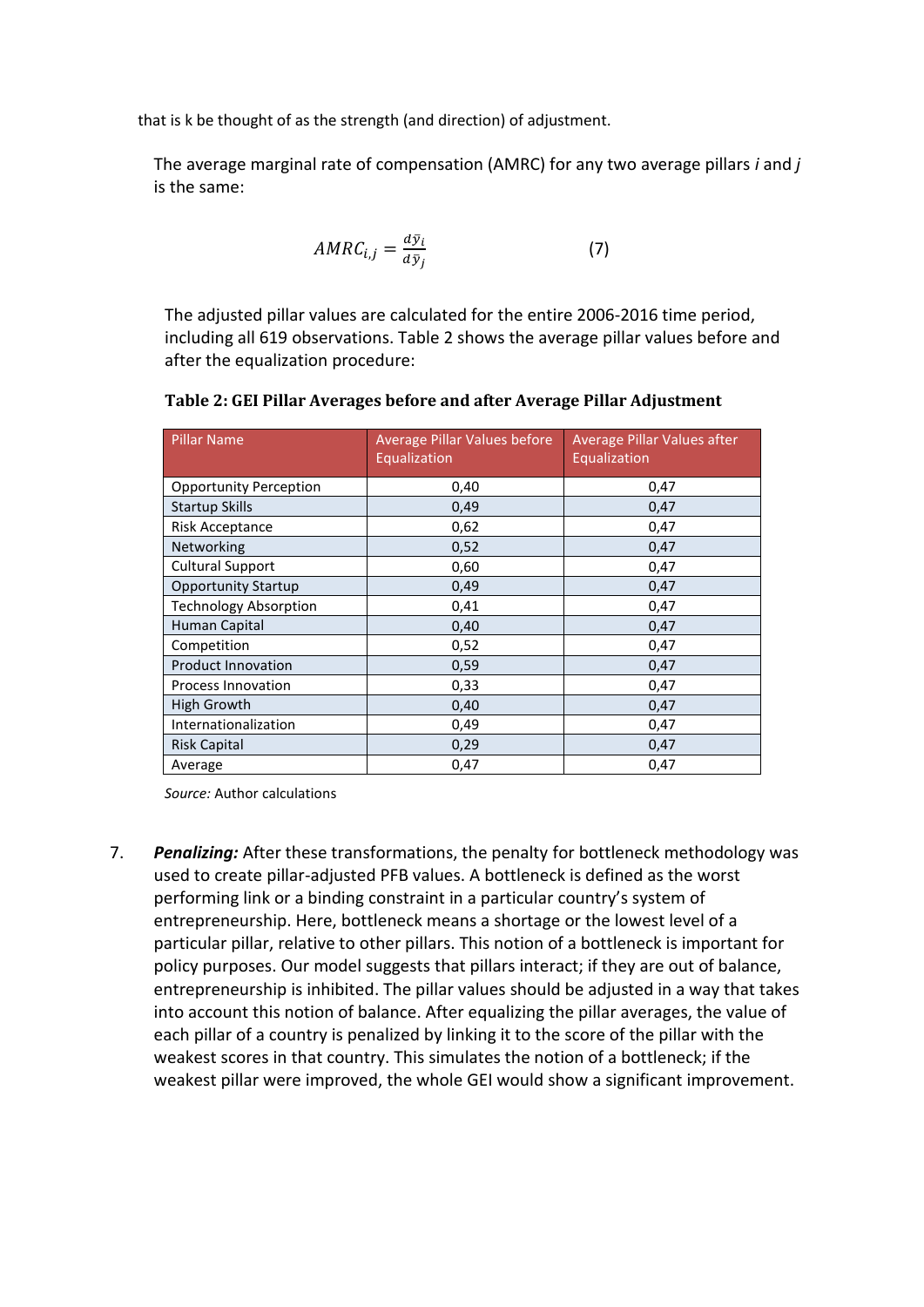We define our penalty function as:

$$
h_{(i),j} = \min y_{(i),j} + a(1 - e^{-b(y_{(i)j} - \min y_{(i),j})})
$$
\n(8)

where  $h_{i,j}$  is the modified, post-penalty value of pillar j in country i  $y_{i,j}$  is the normalized value of index component j in country i  $y_{min}$  is the lowest value of  $y_{i,j}$  for country i  $i = 1, 2, \ldots$ ...  $n =$  the number of countries  $j = 1, 2, \ldots$  m = the number of pillars 0 ≤a, b ≤ 1 are the penalty parameters, the basic setup is a =  $b = 1$ 

The penalty function also reflects compensation for the loss of one pillar with a gain in another pillar. Let us define the Marginal Rate of Compensation (MRC) as follows:

$$
MRC_{i,j} = \frac{dy_i}{dy_j} \tag{9}
$$

Full compensability means that a loss in one pillar can be compensated for by the same increase in another pillar. However, this is not realistic. The MRC is the same concept as the Marginal Rate of Substitution for goods and the Marginal Rate of Technical Substitution for inputs (Casadio-Tarabusi and Palazzi 2012), which are reflected in the law of diminishing return. Therefore, the effect of the change of the penalty is not proportional, which means that higher compensation is necessary for the loss in one pillar if the difference between another pillar value and the particular pillar is higher than the lower differences between the pillars. The required positive value of the second derivative means that the pillars are only partially compensable with each other, meaning that the penalty increases at an increasing rate:

$$
\frac{dMRC_{i,j}}{dy_j} > 0 \tag{10}
$$

Figure 1 pictures the size of the penalty when the minimum pillar value is 0.



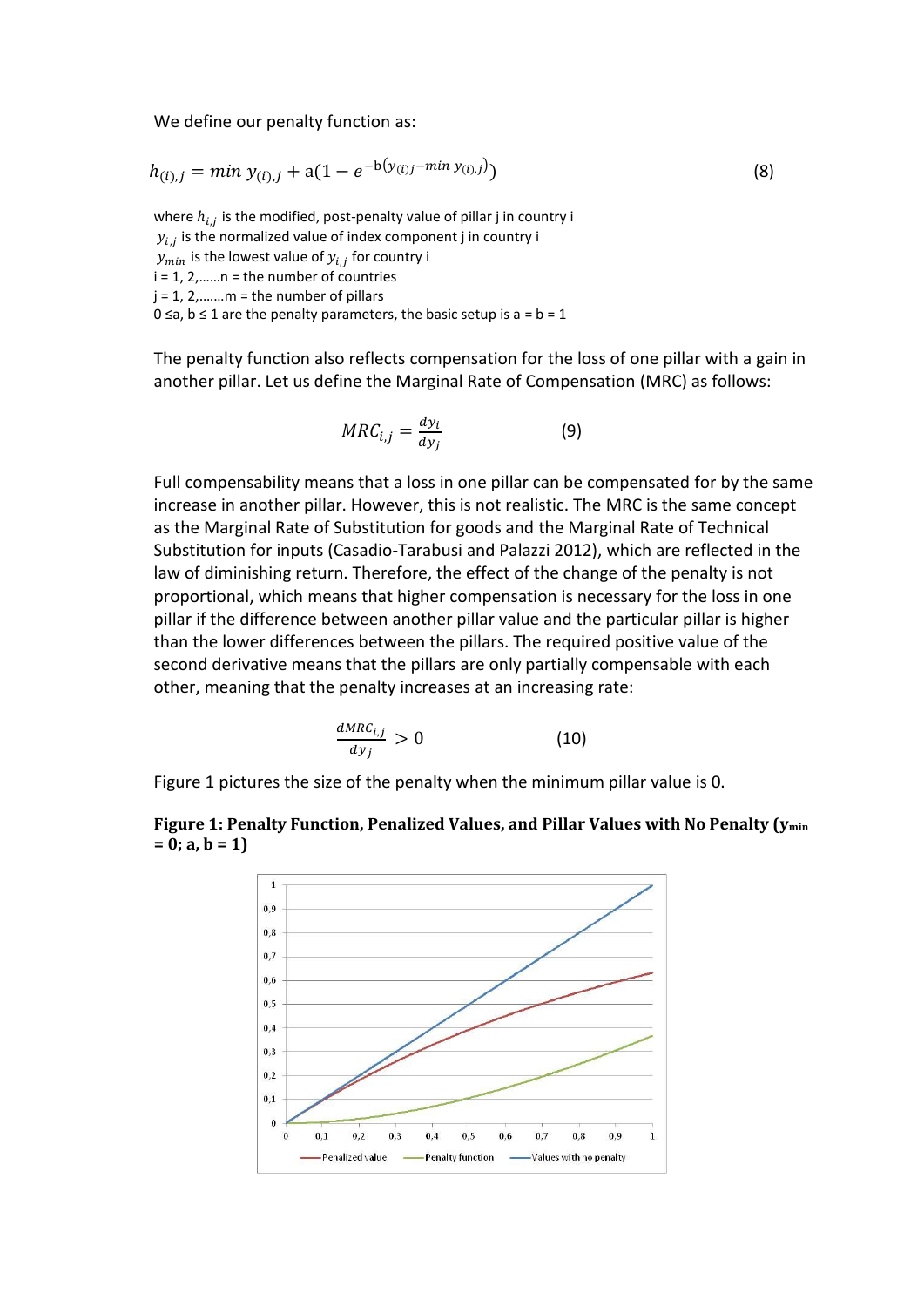Note that we do not know the size of the penalty. To the best of our knowledge, no objective method exists to define the penalty function exactly. According to Figure 1, the maximum penalty is 0,368, which is about a one-third loss of the original value, which looks reasonable. Larger penalty values rearrange the ranking of the countries considerably. As a result, the average decrease in the GEI points is 9,8%, from 47,1 to 42,5.

Table 3 shows the change of the pillar scores and the size of penalty using the 2015 scores of one country, Ireland, as an example.

| <b>Pillar Name</b>            | Average Adjusted<br><b>Scores</b> | Penalized<br><b>Scores</b> | Penalty<br><b>Scores</b> | Penalty % |
|-------------------------------|-----------------------------------|----------------------------|--------------------------|-----------|
| <b>Opportunity Perception</b> | 0,664                             | 0,630                      | 0,034                    | 5,1%      |
| Startup Skills                | 0,904                             | 0,792                      | 0,112                    | 12,4%     |
| Risk Acceptance               | 0,738                             | 0,684                      | 0,054                    | 7,3%      |
| <b>Networking</b>             | 0,391                             | 0,391                      | 0,000                    | 0,0%      |
| <b>Cultural Support</b>       | 0,743                             | 0,688                      | 0,055                    | 7,5%      |
| <b>Opportunity Startup</b>    | 0,907                             | 0,794                      | 0,113                    | 12,4%     |
| <b>Technology Absorption</b>  | 0,801                             | 0,728                      | 0,074                    | 9,2%      |
| Human Capital                 | 0,926                             | 0,805                      | 0,121                    | 13,0%     |
| Competition                   | 0,920                             | 0,802                      | 0,118                    | 12,9%     |
| <b>Product Innovation</b>     | 0,842                             | 0,754                      | 0,088                    | 10,4%     |
| <b>Process Innovation</b>     | 0,756                             | 0,697                      | 0,059                    | 7,8%      |
| <b>High Growth</b>            | 0,833                             | 0,748                      | 0,085                    | 10,2%     |
| Internationalization          | 0,827                             | 0,745                      | 0,083                    | 10,0%     |
| <b>Risk Capital</b>           | 0,630                             | 0,604                      | 0,026                    | 4,2%      |
| Average                       | 0,777                             | 0,704                      | 0,073                    | 8,7%      |

**Table 3: Average Adjusted Pillar Scores, Penalized Scores, and Penalty in the Case of Ireland, 2015 Values**

*Note:* Red indicates the bottleneck pillar

Ireland's bottleneck pillar is Networking, with a 0,391 average adjusted pillar score. The bottleneck pillar is not penalized. The second lowest pillar is Opportunity Perception, with a 0,664 score. From the system perspective, Ireland cannot fully capitalize on the higher Opportunity Perception performance because the bottleneck pillar is holding it back. The size of the penalty is 0,034, around 5,1%. Ireland's best pillar is Human Capital (0,926). Since the difference between the bottleneck Networking pillar and Human Capital is larger than between Networking and Opportunity Perception, the size of penalty is higher in both absolute value and proportionally, resulting in a 0,121 (13%) penalty. All other penalties are between these two extremes. On average, Ireland is losing 8,7% of its entrepreneurial resources because of the imbalances in its system of entrepreneurship.

8. **Sub-index calculation** The pillars are the basic building blocks of the sub-index: entrepreneurial attitudes, entrepreneurial abilities, and entrepreneurial aspirations.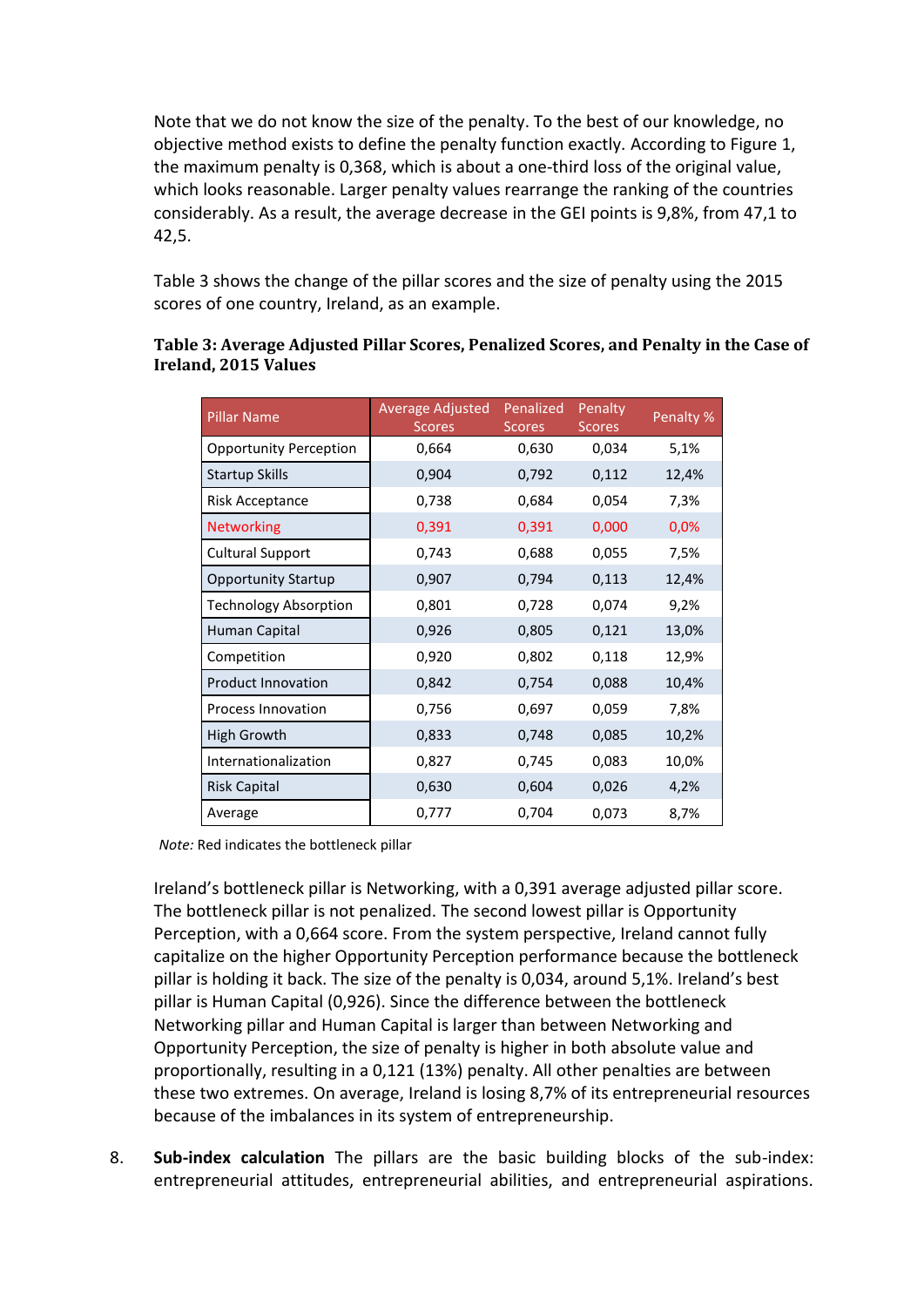The value of a sub-index for any country is the arithmetic average of its PFB-adjusted pillars for that sub-index, multiplied by 100. The maximum value of the sub-indices is 100 and the potential minimum is 0, both of which reflect a country's relative position in a particular sub-index.

$$
ATT_{i} = 100 \sum_{j=1}^{5} \frac{h_{j}}{5}
$$
(11*a*)  
\n
$$
ABT_{i} = 100 \sum_{j=6}^{9} \frac{h_{j}}{4}
$$
(11*b*)  
\n
$$
ASP_{i} = 100 \sum_{j=10}^{14} \frac{h_{j}}{5}
$$
(11*c*)

where  $h_{i,j}$  is the modified, post-penalty value of pillar j in country i i = 1, 2,……n = the number of countries  $j = 1, 2, \ldots, 14$  = the number of pillars

9. **The Global Entrepreneurship Index calculation** The super-index, the Global Entrepreneurship Index, is simply the average of the three sub-indices. Since 100 represents the theoretically available limit, the GEI points can also be interpreted as a measure of the efficiency of the entrepreneurship resources

$$
GEI_i = \frac{1}{3}(ATT_i + ABT_i + ASP_i)
$$
 (12)

where  $i = 1, 2, \ldots$  = the number of countries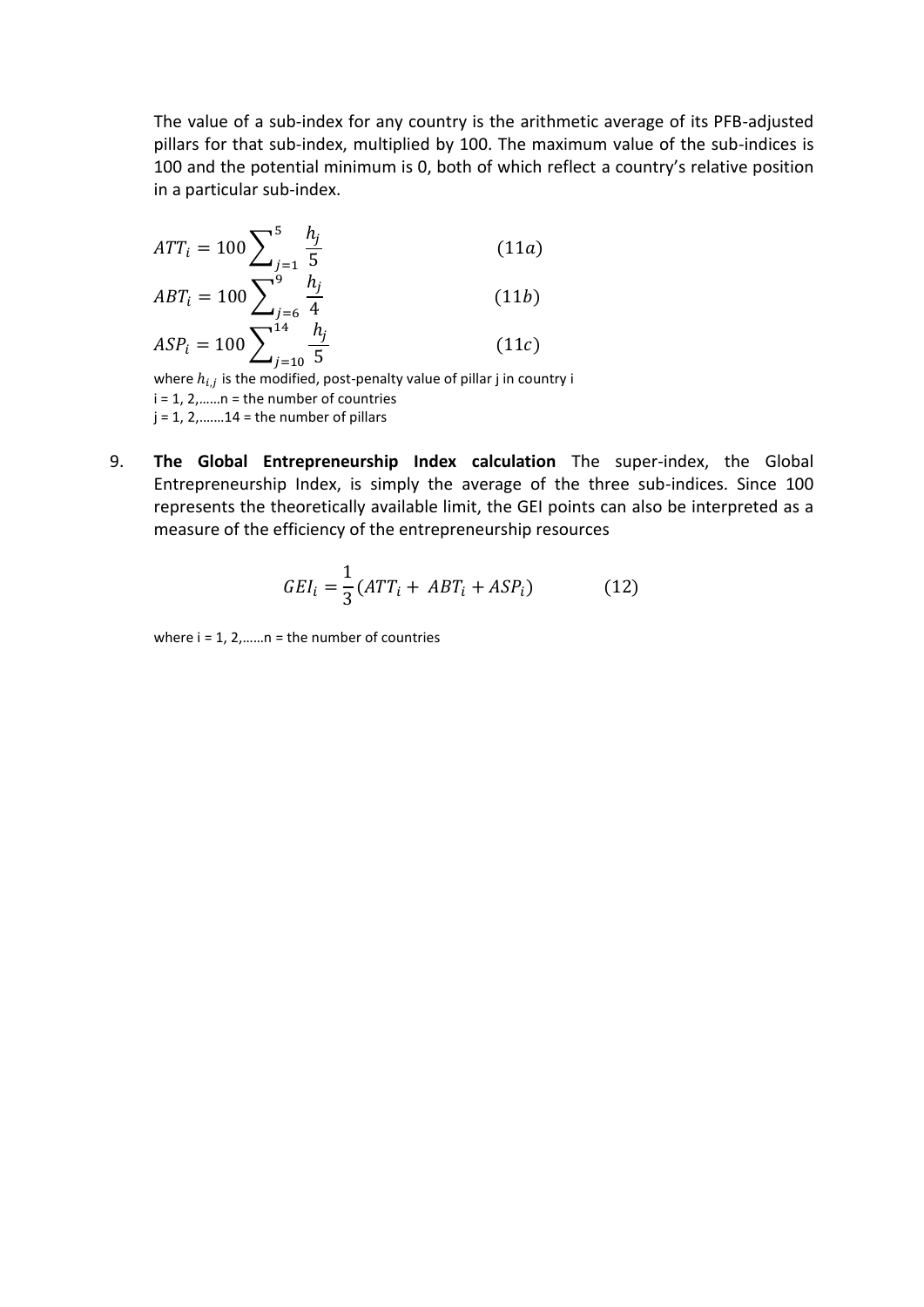## **The calculation of the Individual and Institutional variables scores**

In the GEI publication we also provide data about the Individual and Institutional variables scores independently. These scores are calculated the same way as the GEI average pillar scores, repeating points 3-5.

First, we normalize the variable scores for all the fourteen individual and institutional variables:

$$
IND(norm)_{i,j} = \frac{IND_{i,j}}{\max IND_{i,j}} \tag{13a}
$$

$$
INS(norm)_{i,j} = \frac{INS_{i,j}}{\max INS_{i,j}} \tag{13B}
$$

for all  $j = 1...k$ , the number of pillars (equal to the number of individual and institutional variables) where  $IND(norm)_{i,j}$  is the normalized INDIVIDUAL score value for country i and pillar j where  $INS(norm)_{i,j}$  is the normalized INSTITUTIONAL score value for country i and pillar j  $\mathit{IND}_{i,j}$  is the original INDIVIDUAL variable value for country i and pillar j  $INS_{i,j}$  is the original INSTITUTIONAL variable value for country i and pillar j  $max\; IND_{i,j}$  is the maximum value for INDIVIDUAL variable value in the case of pillar j  $max\,INS_{i,j}$  is the maximum value for INDSTITUTIONAL variable value in the case of pillar j

Second, we cap all the normalized individual and institutional variables. Similar to the GEI index score calculation we selected the 95<sup>th</sup> percentile score adjustment.

Third, we calculate the average adjusted individual and institutional variable pillar scores to equalize their average values. Equation 13a and 13b shows the calculation of the average value of the fourteen normalized and capped individual and institutional variables, respectively:

$$
\overline{\text{IND}}_j = \frac{\sum_{i=1}^n \text{IND}(norm)_{i,j}}{n} \text{ for all } j \qquad (14a)
$$

$$
\overline{\text{INS}}_{j} = \frac{\sum_{i=1}^{n} \text{INS(norm)}_{i,j}}{n} \text{for all } j \tag{14b}
$$

We want to transform the  $INS(norm)_{i,j}$  and the  $INS(norm)_{i,j}$  values such that the potential values to be in the [0,1] range.

$$
IND_{i,j} = IND(norm)^{k}_{i,j}
$$
 (15a)  

$$
INS_{i,j} = INS(norm)^{k}_{i,j}
$$
 (15b)

where k is the "strength of adjustment", the k-th moment of  $IND_j$  and  $INS_j$  is exactly the needed average,  $\overline{IND}_j$  and  $\overline{INS}_j$ 

We have to find the root of the following equation for k: